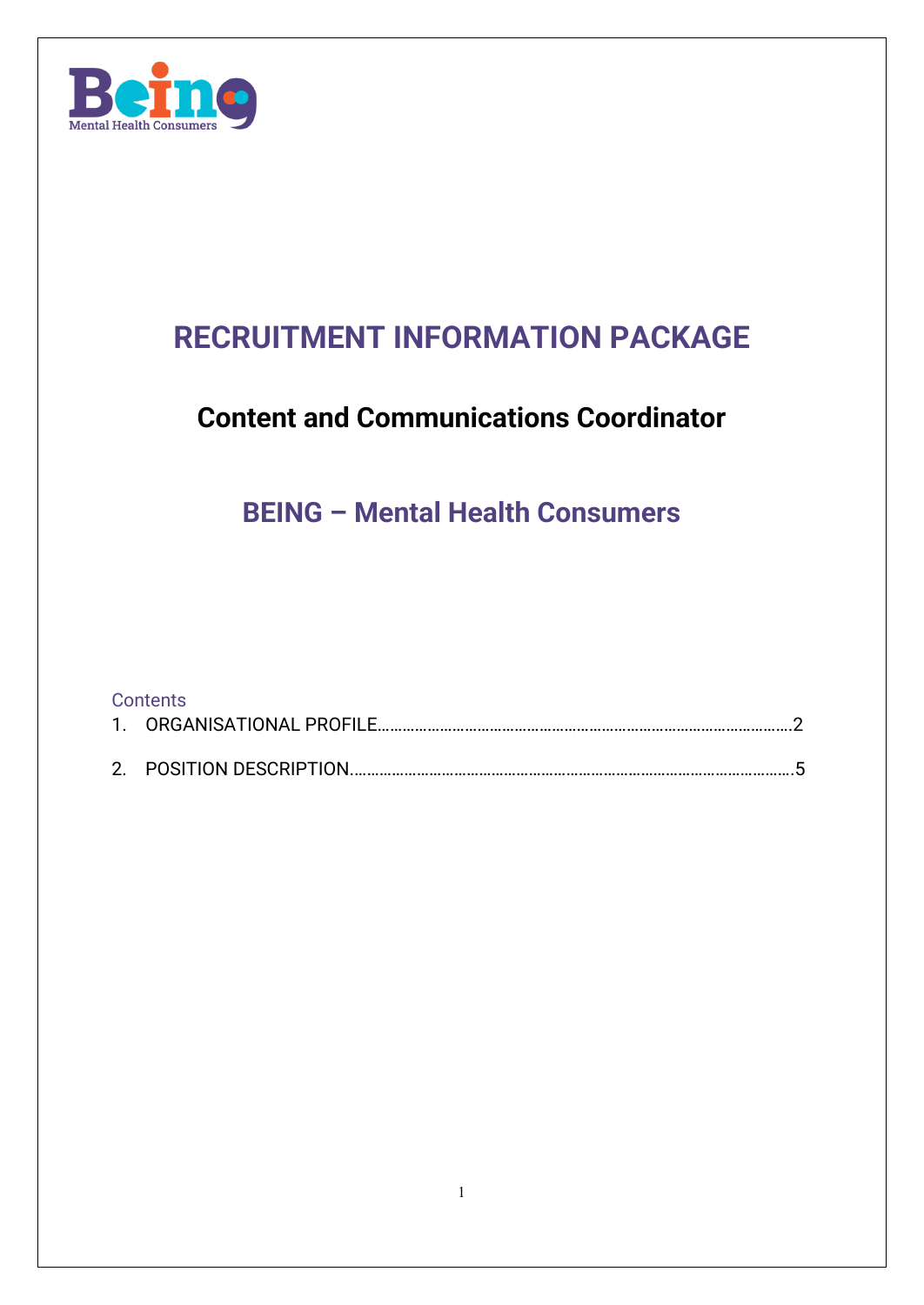

# **Organisational Profile**

**BEING – Mental Health Consumers** is the independent, NSW peak organisation speaking with and for people with lived/living experience of mental health issues. Our primary focus is to ensure the voices of people living with mental health issues are heard by decision makers, service providers, and the community, and have an opportunity to lead and influence systemic change in services and systems.

**BEING – Mental Health Consumers** is committed to human rights principles of diversity, inclusion, and equity and believes that recovery is possible for all people who live with mental health issues and emotional distress.

### **Our Vision Our Purpose**

For all people with a lived/living experience of mental health issues to engage as valued members in the communities they choose without stigma or discrimination.

#### **Our Purpose**

To ensure that the voices of people with lived/living experience of mental health issues are heard by decision makers, service providers and the community with a focus on systemic advocacy.

#### **Our Values**

The **lived experience** of people is fundamental to all that BEING – Mental Health Consumers does. Our work is underpinned by a commitment to upholding international human rights.

**BEING – Mental Health Consumers** holds the following values:

- **9** Respect and dignity for all to enable inclusion.
- **9** Social justice and equity to ensure participation.
- **9** Belief in recovery to make it possible for every individual to recover.
- **Integrity to ensure transparency and accountability.**
- **9** Fidelity to ensure the legitimate representation of the views of consumers.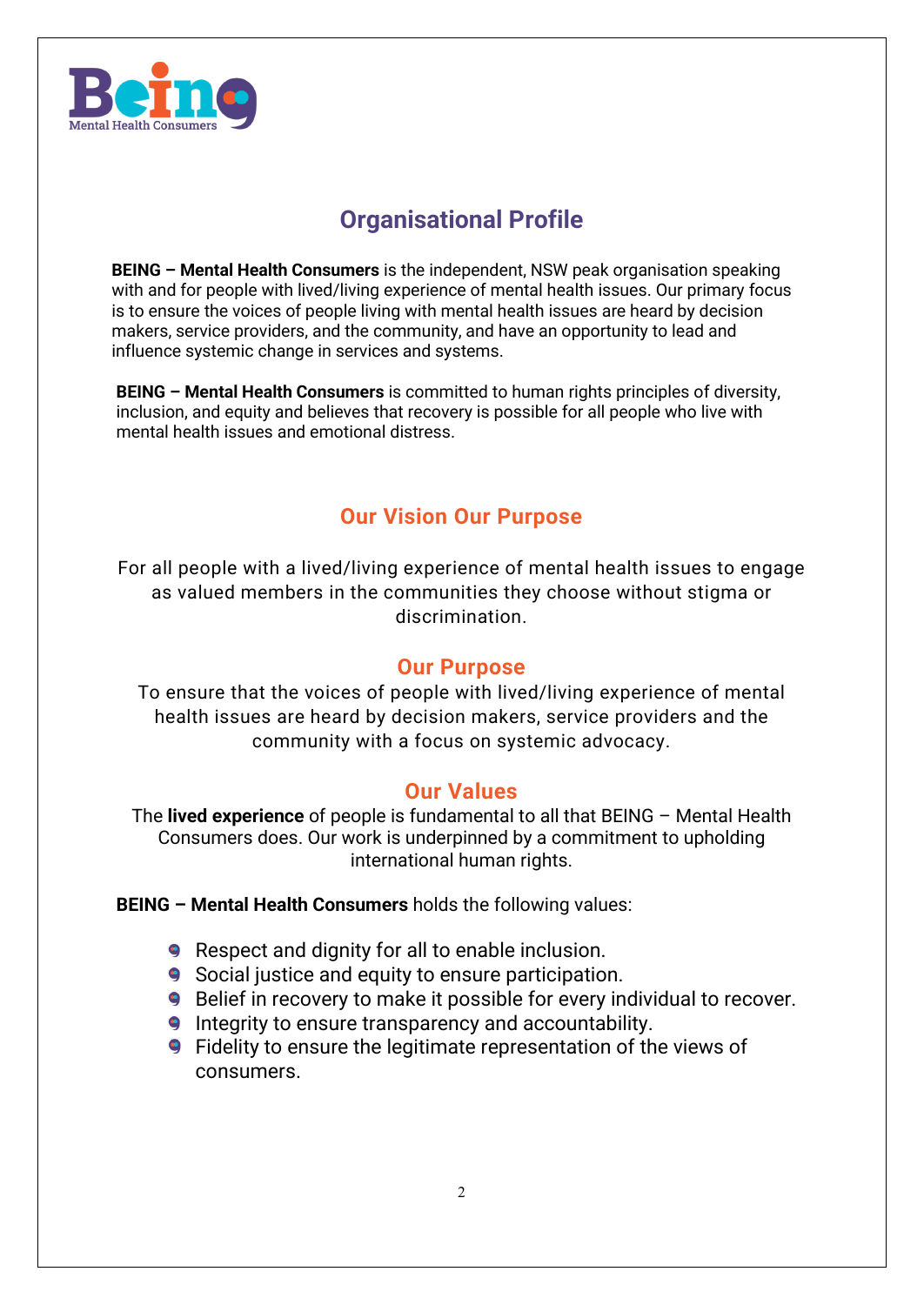

## **Guiding Principles**

- Creating space for people with lived / living experience of mental health issues to have their voices heard.
- Ensuring that recovery-oriented and trauma informed practice underpins all aspects of BEING – Mental Health Consumers' operation.
- The belief that services and a life free of stigma and discrimination are the human rights of every person.
- **9** Providing capacity-building opportunities for all people with lived / living experience to grow.
- Ensuring that everything that BEING Mental Health Consumers does is consumer led.

### **Our History and Work**

With a long-standing history of 26 years of operation in leading and influencing systemic advocacy, BEING – Mental Health Consumers is expanding and growing a service provision portfolio, to support people dealing with the day-to-day impacts of mental health issues in their daily living, as well as support the expansion and growth of the lived experience workforce.

Our current programs include:

- BEING Leadership Academy
- BEING Suicide Support and Awareness
- **BEING Lived Experience Network**
- BEING Peer Workforce Network

#### **National Reach**

BEING - Mental Health Consumers is a founding member of the National Mental Health Consumer Alliance (NMHCA). The NMHCA was inaugurated with a formal media announcement in November 2019 in collaboration of peak bodies in multiple states and continues to grow in stature and size.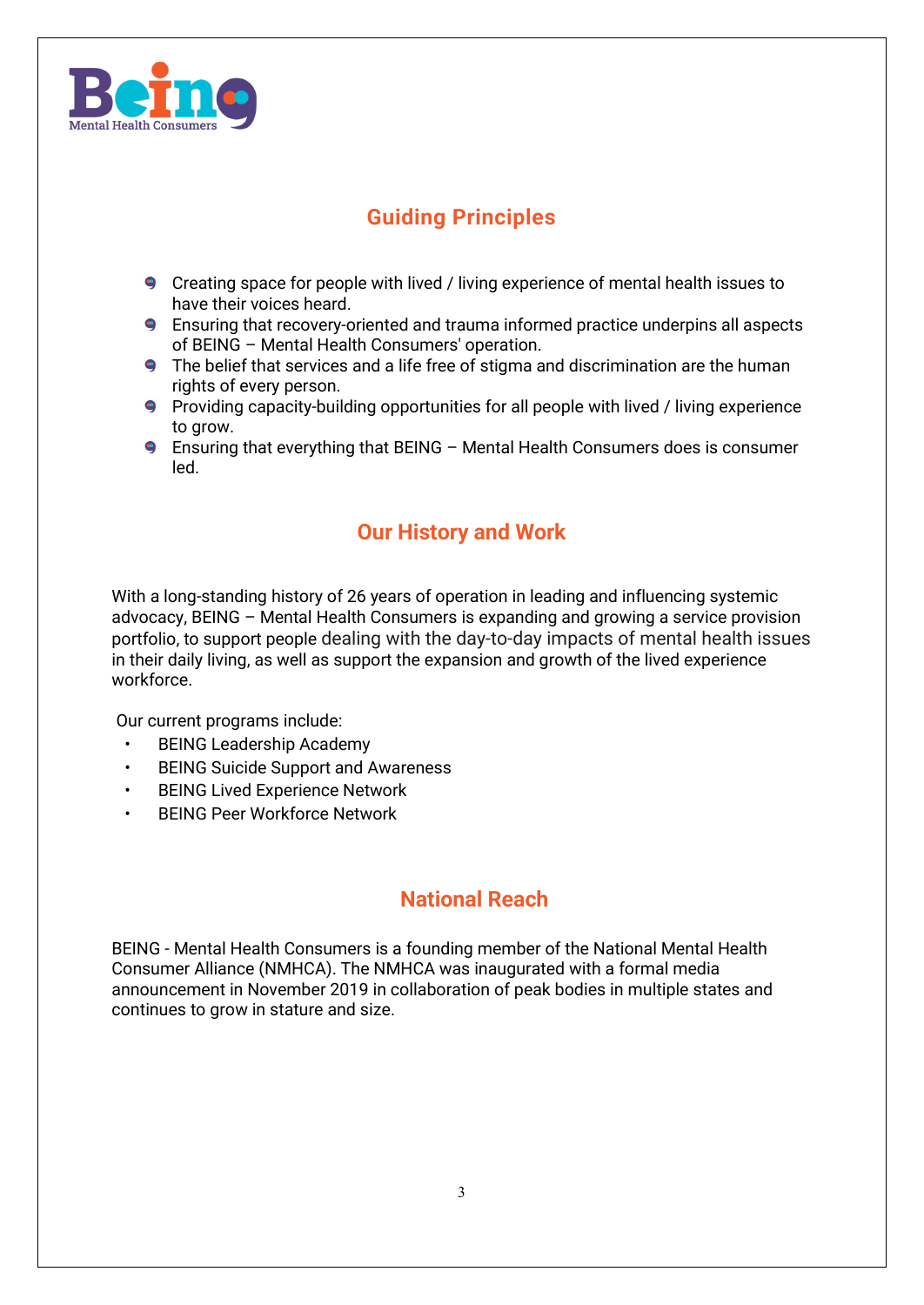

### **Our Culture**

We pride ourselves on holding firm to our principles of Recovery Orientated Practice. This means that BEING – Mental Health Consumers upholds the following for our staff, Board, contractors, volunteers, members and the broader community:

- **Promoting a culture and language of hope and optimism for people living with** mental health issues.
- **9** Use person first language and holistic approaches to recovery.
- **9** Supporting personal recovery.
- **9** Organisational commitment and workforce development to include people living with mental health issues.
- **9** Take action on social inclusion and the social determinants of health, mental health and wellbeing.
- **9** Belief that recovery is possible for everyone.

### **Equal Opportunity Employer**

BEING – Mental Health Consumers is an Equal Opportunity Employer. This means we apply affirmative action strategies to the employment of people with personal lived/living experience of mental health issues and encourage people living with mental health issues to apply and to be involved as employees of our organisation.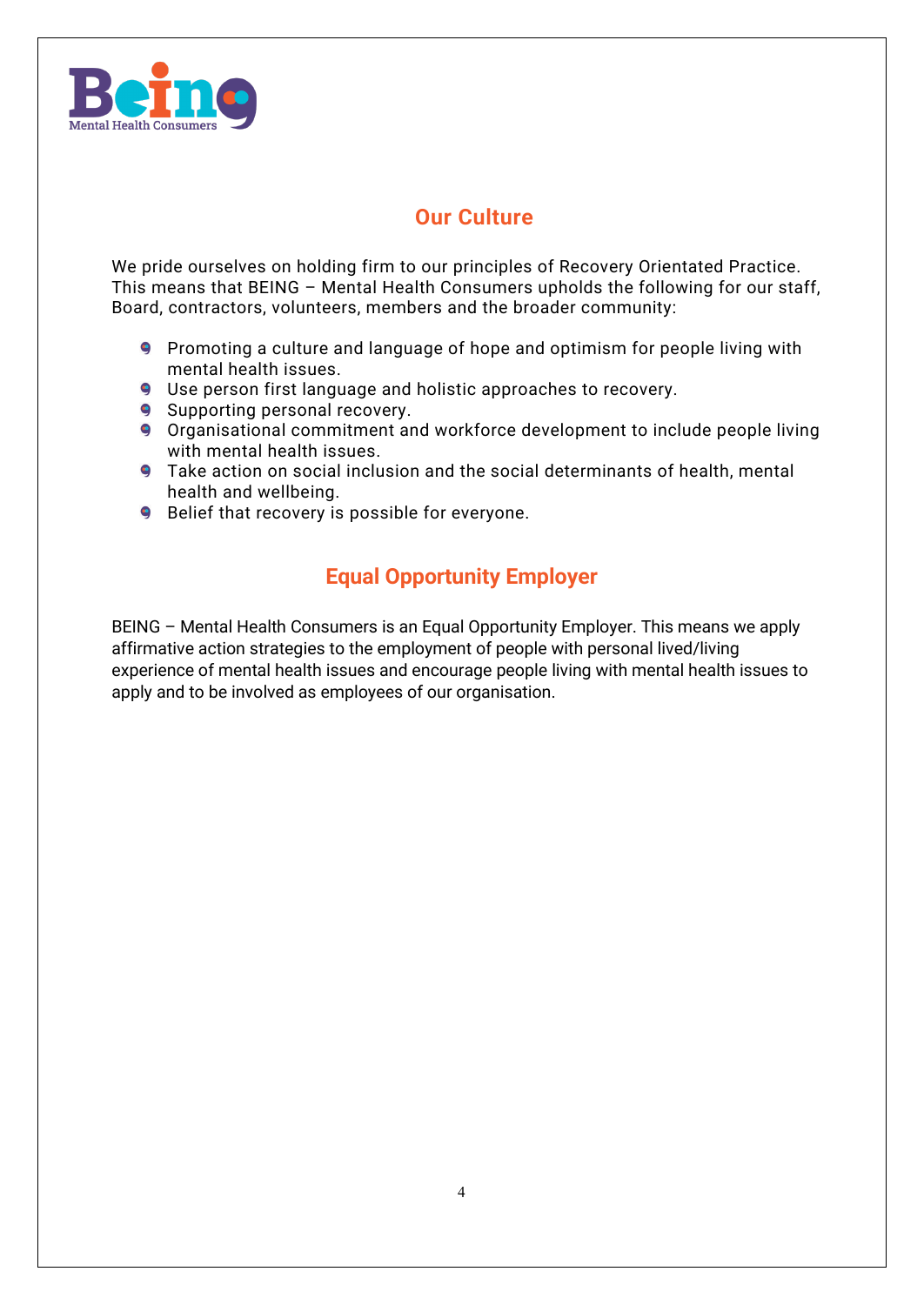

# **POSITION DESCRIPTION**

| Title                 | <b>Content and Communications Coordinator</b>                                          |
|-----------------------|----------------------------------------------------------------------------------------|
| <b>Direct reports</b> | <b>Nil</b>                                                                             |
| Location              | Woolloomooloo, NSW<br>(Working from home during COVID restrictions may be<br>required) |

#### **About the role**

Working with the Marketing and Communications Manager and/or Lead, the Content and Communications Coordinator will implement cross-platform communication strategies, including digital and social media, marketing, and event collateral, as well as partner, member, subscriber and other key stakeholder communications.

A key responsibility of this role is to help amplify brand exposure and build consumer relationships by creating and sharing informative, consumer-centered content that supports organisational goals.

The role requires an experienced and highly motivated communications professional who is creative and resourceful, with strong writing experience. The successful candidate will have exceptional attention to detail and approach their work with an innovative mindset. They will be flexible and adaptive to the changing pace of the organisation.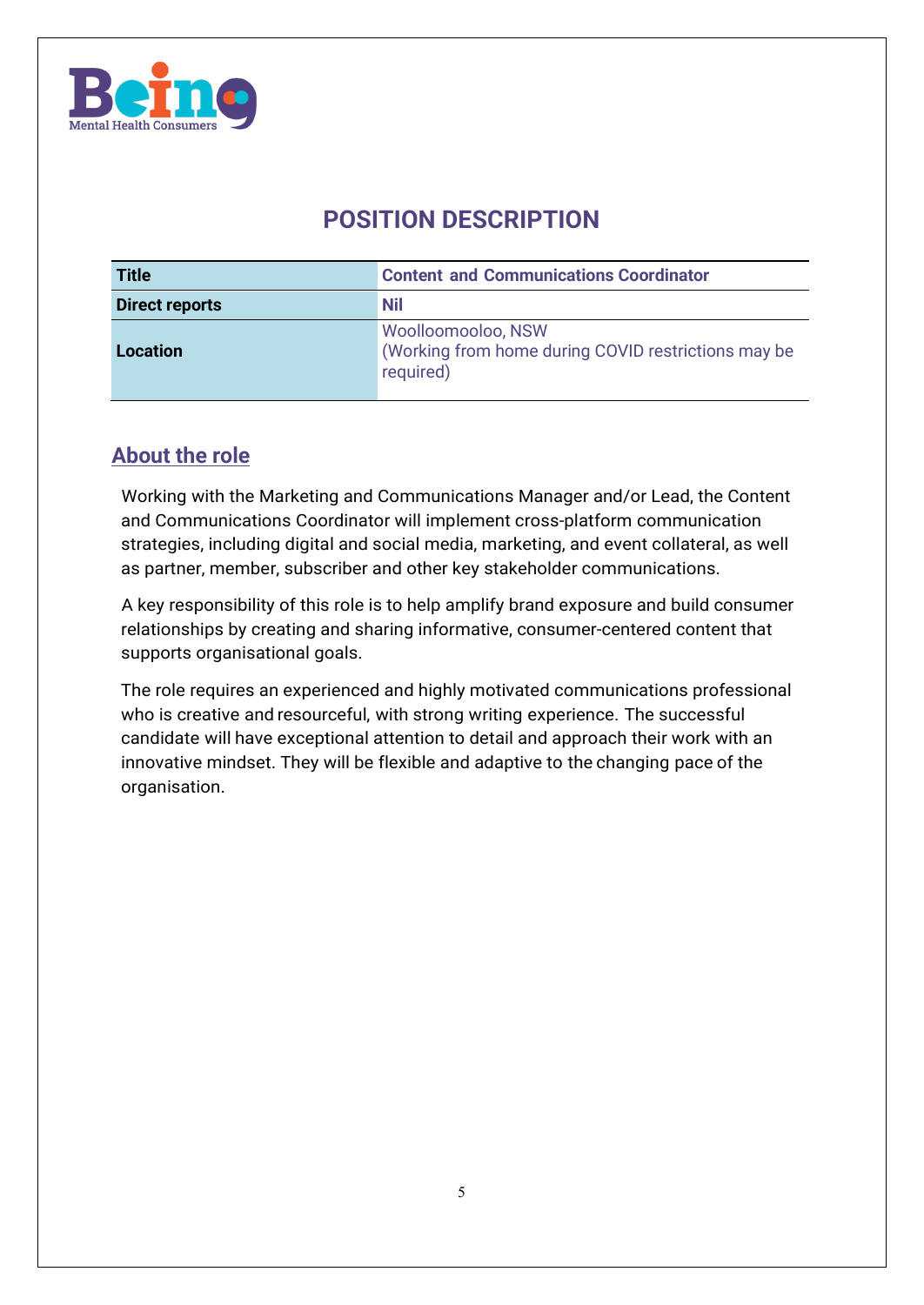

|                    | <b>Duties and Responsibilities</b>                                                                                                                                                                                           |  |
|--------------------|------------------------------------------------------------------------------------------------------------------------------------------------------------------------------------------------------------------------------|--|
| <b>Operational</b> | Create and procure a consistent high standard of accurate and<br>$\bullet$<br>engaging content, including newsletter content, blog posts,<br>factsheets, organisational updates, videos and other<br>communication materials |  |
|                    | Write and develop copy and coordinate messaging for internal<br>$\bullet$<br>and external communications and marketing campaigns                                                                                             |  |
|                    | Develop and maintain branded templates<br>$\bullet$                                                                                                                                                                          |  |
|                    | Oversee quality control of documents such as reports, media<br>$\bullet$<br>releases, factsheets, and communications materials prior to<br>external distribution                                                             |  |
|                    | Coordinate the production of marketing and communications<br>$\bullet$<br>materials (such as newsletters, articles, annual report) to<br>increase brand awareness and promote key programs                                   |  |
|                    | Develop and maintain email marketing assets and templates<br>$\bullet$<br>using Mailchimp and other distribution platforms                                                                                                   |  |
|                    | Produce, edit and publish weekly subscriber emails and special<br>$\bullet$<br>bulletins                                                                                                                                     |  |
|                    | Write, publish and maintain website content (using WordPress)<br>$\bullet$<br>and online material to drive traffic and create conversions                                                                                    |  |
|                    | Coordinate digital marketing campaigns and tactical activity<br>٠                                                                                                                                                            |  |
|                    | Contribute to social media calendar and weekly content<br>$\bullet$<br>publication schedule                                                                                                                                  |  |
|                    | Maintain BEING - Mental Health Consumers' voice across<br>$\bullet$<br>different communications channels                                                                                                                     |  |
|                    | Monitor and manage the Communications email inbox and<br>facilitate all internal and external marketing and<br>communications requests                                                                                       |  |
|                    | Maintain image library and creative assets<br>٠                                                                                                                                                                              |  |
|                    | Coordinate and maintain BEING - Mental Health Consumers'<br>database of subscribers, media, communications, and broader<br>stakeholder contacts through an integrated contacts<br>management system                          |  |
|                    | Assist with the administration and coordination of external<br>events, consultations and workshops (online and in person),<br>including technical support                                                                    |  |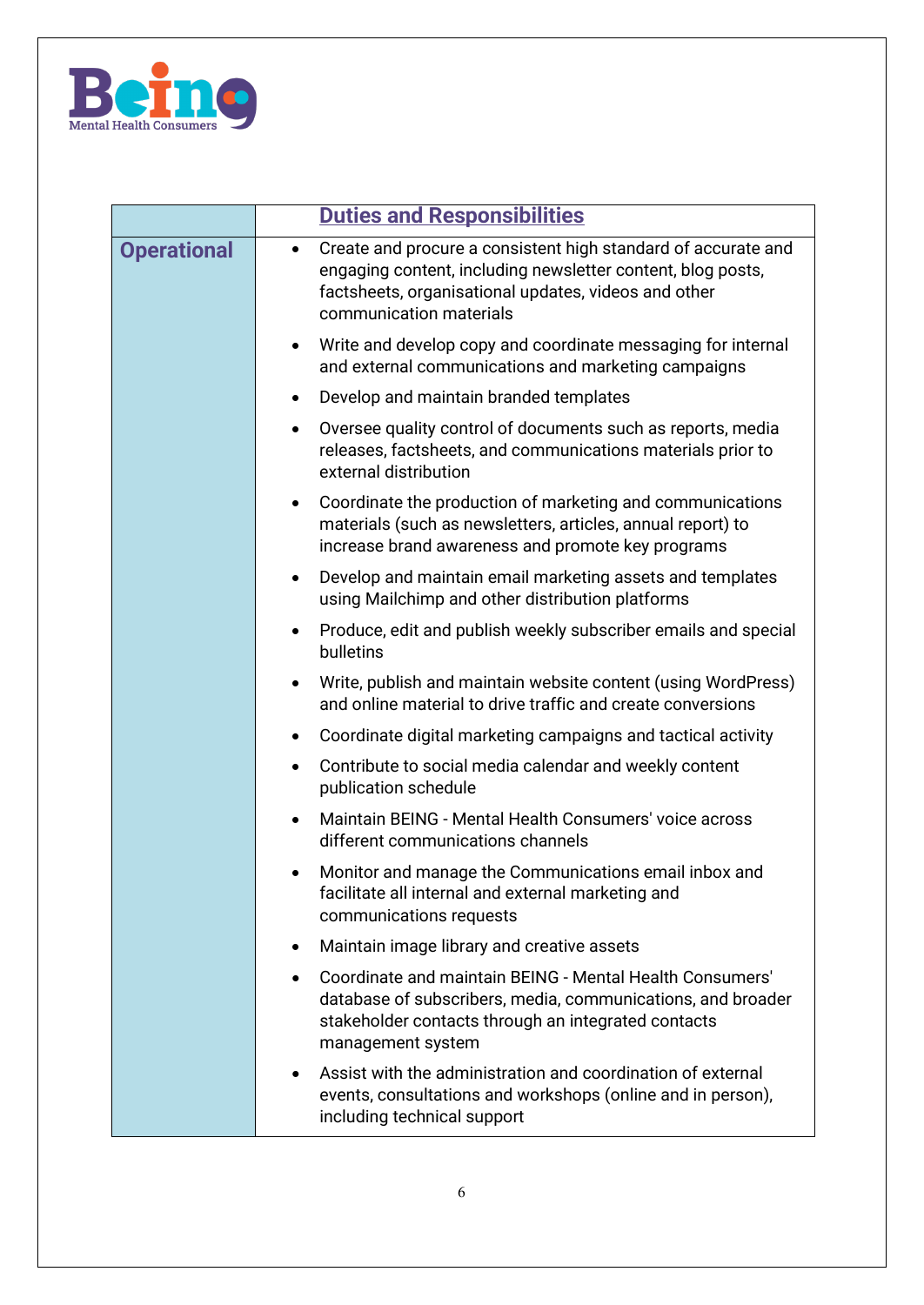

|                                       | Support the team through day-to-day marketing administration<br>duties such as ordering of merchandise, management of<br>collateral and other logistics                                               |
|---------------------------------------|-------------------------------------------------------------------------------------------------------------------------------------------------------------------------------------------------------|
| <b>Leadership</b>                     | Lead the creation and dissemination of engaging content for<br>$\bullet$<br><b>BEING - Mental Health Consumers' communications channels</b>                                                           |
|                                       | Use innovative strategies to optimise community engagement<br>$\bullet$                                                                                                                               |
|                                       | Coordinate the application of brand guidelines across the<br>organisation                                                                                                                             |
|                                       | Ensure all promotional materials are aligned with the<br>$\bullet$<br>organisation's brand identity                                                                                                   |
|                                       | Research, pitch and develop innovative and compelling content,<br>aligned with the organisation's Values and Principles                                                                               |
| <b>Community</b><br><b>Engagement</b> | Build and maintain positive relationships with key internal and<br>$\bullet$<br>external stakeholders, including colleagues, program managers,<br>members, subscribers, journalists and media outlets |
|                                       | Produce PR materials for external distribution including public<br>$\bullet$<br>statements and media releases                                                                                         |
|                                       | Assist to capture consumer stories through in-house video and<br>photography                                                                                                                          |
| <b>Compliance</b>                     | Develop and provide to management timely reports through<br>weekly reporting                                                                                                                          |
|                                       | Maintain relevance with contemporary models and methods of<br>$\bullet$<br>communication, technology, databases                                                                                       |
|                                       | Participate and contribute to reviews of the portfolio including<br>improvement mechanisms                                                                                                            |
| <b>Other</b><br><b>Reporting</b>      | Analyse and report on the organisation's online presence, traffic<br>$\bullet$<br>and engagement statistics                                                                                           |
|                                       | Provide monthly reports regarding key connections and KPIs                                                                                                                                            |
| <b>Other</b>                          | Adhere to all organisational policies, procedures, standards and<br>practices                                                                                                                         |
|                                       | Act only in ways which advance BEING - Mental Health<br>Consumers' objectives, values, reputation                                                                                                     |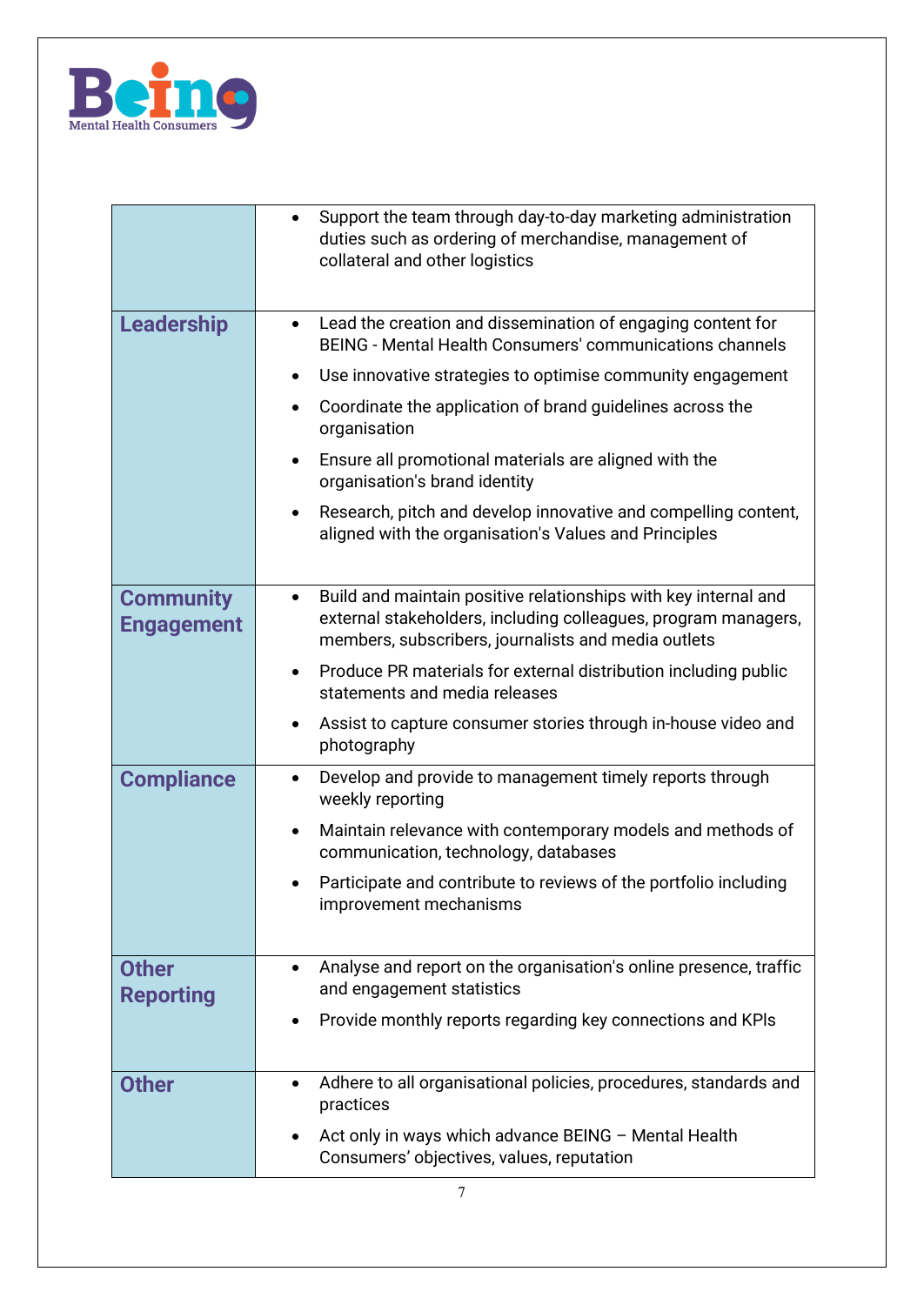

| Contribute to a positive organisational culture and learning<br>environment |
|-----------------------------------------------------------------------------|
| Other duties as directed by Management<br>$\bullet$                         |

# **Key relationships**

| <b>Stakeholders</b>                                                                                                                                     | Frequency  | <b>Items</b>                                                                                                                                                                                                                         |
|---------------------------------------------------------------------------------------------------------------------------------------------------------|------------|--------------------------------------------------------------------------------------------------------------------------------------------------------------------------------------------------------------------------------------|
| Internal staff of BEING -<br><b>Mental Health Consumers</b><br>including CEO, Program and<br>Project heads, other staff,<br>contractors, and volunteers | Frequent   | Work on a daily basis with internal<br>$\bullet$<br>staff, and sometimes<br>with contractors and volunteers                                                                                                                          |
| Board of BEING - Mental<br><b>Health Consumers</b>                                                                                                      | Infrequent | Assist with regular reports for<br>$\bullet$<br>inclusion at board meetings                                                                                                                                                          |
| People living with mental<br>health issues, their family<br>and carers, and other<br>members of the<br>organisation                                     | Frequent   | Connect and engage with people<br>$\bullet$<br>living with mental health issues,<br>their family and carers, and other<br>members of the organisation                                                                                |
| State and federal<br>Government department<br>staff, and state and federal<br><b>Commission staff</b>                                                   | Moderate   | Liaise and connect with key<br>$\bullet$<br>stakeholders to ensure effective<br>communication                                                                                                                                        |
| <b>Partner Organisations</b>                                                                                                                            | Frequent   | Liaise and connect with other<br>$\bullet$<br>mental health organisations to<br>facilitate communications<br>requests<br>Work with partner organisations to<br>promote BEING - Mental Health<br>Consumers' core work and<br>programs |
| Media                                                                                                                                                   | Moderate   | Build effective relationships with<br>$\bullet$<br>media to promote BEING - Mental<br>Health Consumers' core work and<br>programs                                                                                                    |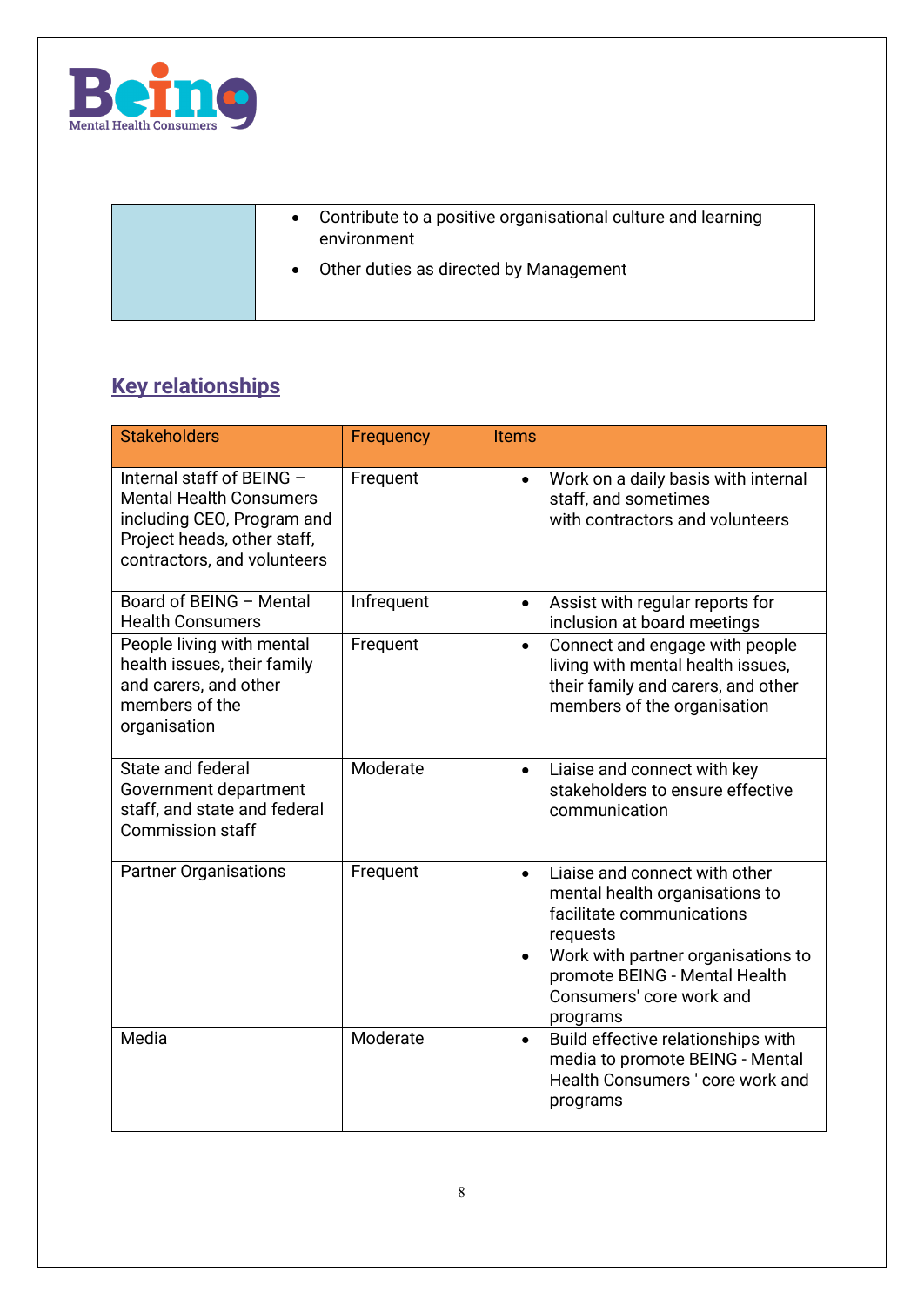

## **About You**

To be successful in the position you will have the following:

| <b>Required</b>                                                                                                                                                                                                                                                                                                                                                                                                                                                                                                                                                                                                                                                                  | <b>Highly Desirable</b>                                                                                                                                                                                                                                                                                                                                                                                              |
|----------------------------------------------------------------------------------------------------------------------------------------------------------------------------------------------------------------------------------------------------------------------------------------------------------------------------------------------------------------------------------------------------------------------------------------------------------------------------------------------------------------------------------------------------------------------------------------------------------------------------------------------------------------------------------|----------------------------------------------------------------------------------------------------------------------------------------------------------------------------------------------------------------------------------------------------------------------------------------------------------------------------------------------------------------------------------------------------------------------|
| <b>Tertiary or Vocational</b><br>$\bullet$<br>Qualifications in Media,<br>Communications, Journalism,<br>Marketing or Public Relations                                                                                                                                                                                                                                                                                                                                                                                                                                                                                                                                           |                                                                                                                                                                                                                                                                                                                                                                                                                      |
| Demonstrated experience in<br>$\bullet$<br>developing clear and engaging<br>content for multiple platforms<br>and publications - print and digital<br>Demonstrated experience with<br>$\bullet$<br>project and campaign<br>coordination<br>Demonstrated experience in<br>writing in a professional capacity<br>Extensive experience with<br>$\bullet$<br>proofreading, editing and<br>formatting documents<br>Demonstrated experience with<br>$\bullet$<br>content management systems in<br>the delivery and maintenance of<br>website and e newsletters<br>Experience working with brand<br>guidelines<br><b>Experience working</b><br>collaboratively with key<br>stakeholders | Experience working in<br>$\bullet$<br>the mental<br>health/community<br>services/disability<br>sector<br><b>Experience working</b><br>with the media<br>Experience with print<br>production<br>Experience with graphic<br>design and basic video<br>editing<br>Demonstrated<br>experience in working<br>alongside and engaging<br>with people with lived<br>experience of mental<br>health issues and<br>suicidality |
| High level of computer literacy,<br>$\bullet$<br>including the use of MS Office<br>suite - Word, Outlook, PowerPoint,<br>Teams, Excel<br>Good knowledge of principles<br>of Search Engine Optimisation<br>(SEO)<br>Good knowledge of the<br>$\bullet$<br>principles of digital marketing<br>Outstanding written and verbal<br>$\bullet$<br>communication skills                                                                                                                                                                                                                                                                                                                  | Knowledge of the<br>$\bullet$<br>mental health sector in<br><b>NSW</b>                                                                                                                                                                                                                                                                                                                                               |
|                                                                                                                                                                                                                                                                                                                                                                                                                                                                                                                                                                                                                                                                                  | Exceptional attention to detail<br>٠                                                                                                                                                                                                                                                                                                                                                                                 |